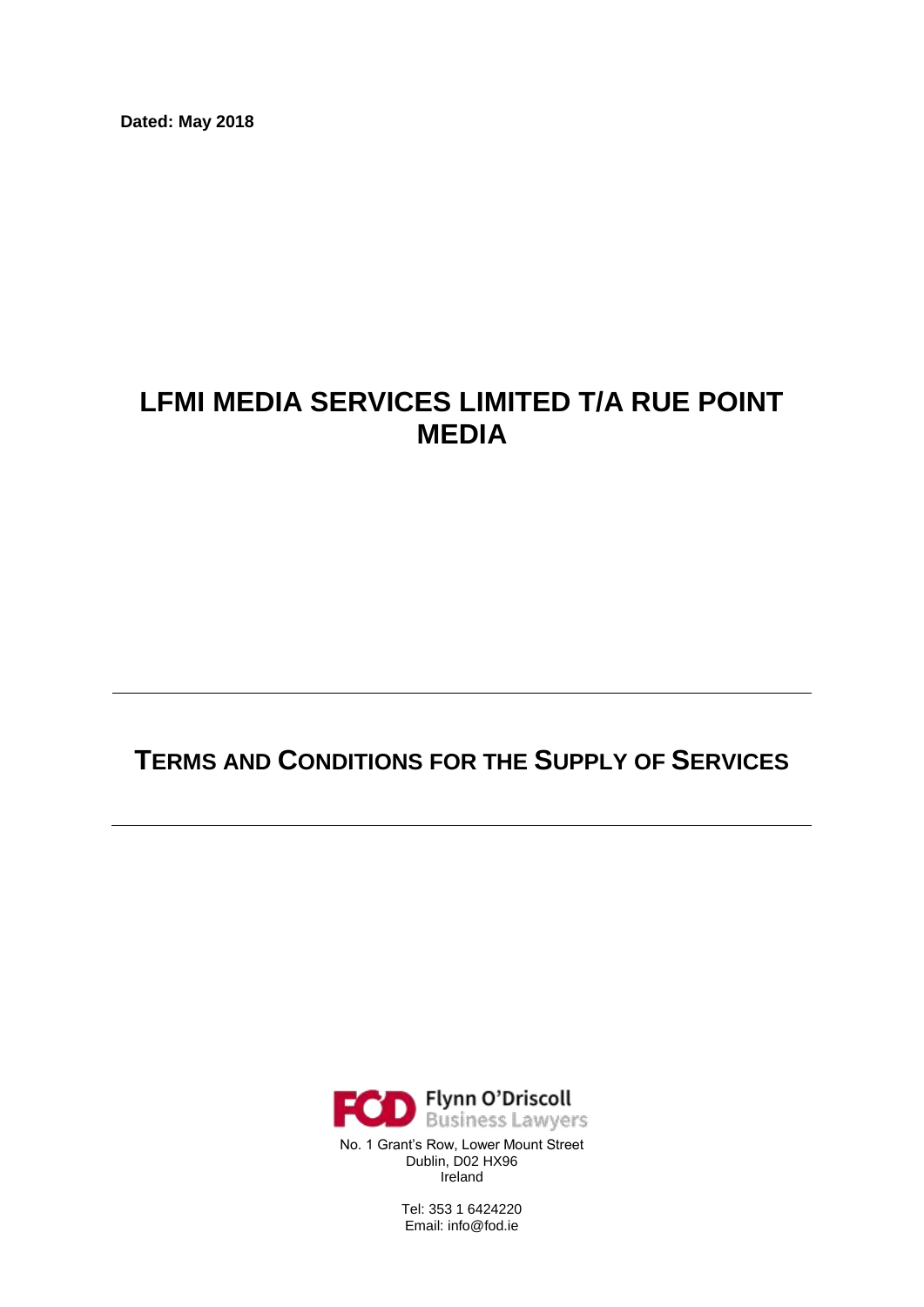#### **1. INTERPRETATION**

#### 1.1 **THE FOLLOWING DEFINITIONS AND RULES OF INTERPRETATION APPLY IN THESE CONDITIONS.**

#### 1.2 **Definitions:**

- **"Applicable Law"** means (i) any and all laws, statutes, regulations, by-laws, orders, ordinances and court decrees that apply to the performance and supply of the Services or the Processing of Personal Data, and (ii) the terms and conditions of any applicable approvals, consents, exemptions, filings, licences, authorities, permits, registrations or waivers issued or granted by, or any binding requirement, instruction, direction or order of, any applicable government department, or authority having jurisdiction in respect of that matter.
- **"Business Day"** means a day (other than a Saturday, Sunday or public holiday) when banks in Dublin are open for business.
- **"Charges"** means the charges payable by the Customer for the supply of the Services in accordance with clause [5](#page-5-0) (Charges and Payment).

**"Commencement**  has the meaning given in clause [2.2.](#page-3-0)

**Date"**

- **"Conditions"** means these terms and conditions set out in this document as amended from time to time in accordance with clause [11.5.](#page-11-0)
- **"Contract"** means the contract between the Supplier and the Customer for the supply of Services in accordance with these Conditions.
- **"Control"** means the beneficial ownership of more than 50% of the issued share capital of the company or the legal power to direct or cause the direction of the general management of the company and the expression **change of control** shall be construed accordingly.
- **"Customer"** means the person or firm who purchases Services from the Supplier.
- **"Controller"** has the meaning given to it in the GDPR.
- **"**Data Protection Legislation" means all Applicable Laws, including the GDPR, and any binding codes of practice or regulations or other legislation made under or separate to the GDPR relating to the Processing of Personal Data
- **"Deliverables"** means the media monitoring and evaluation/insight Services produced by the Supplier for the Customer.
- **"**DP Losses" means all liabilities, including all: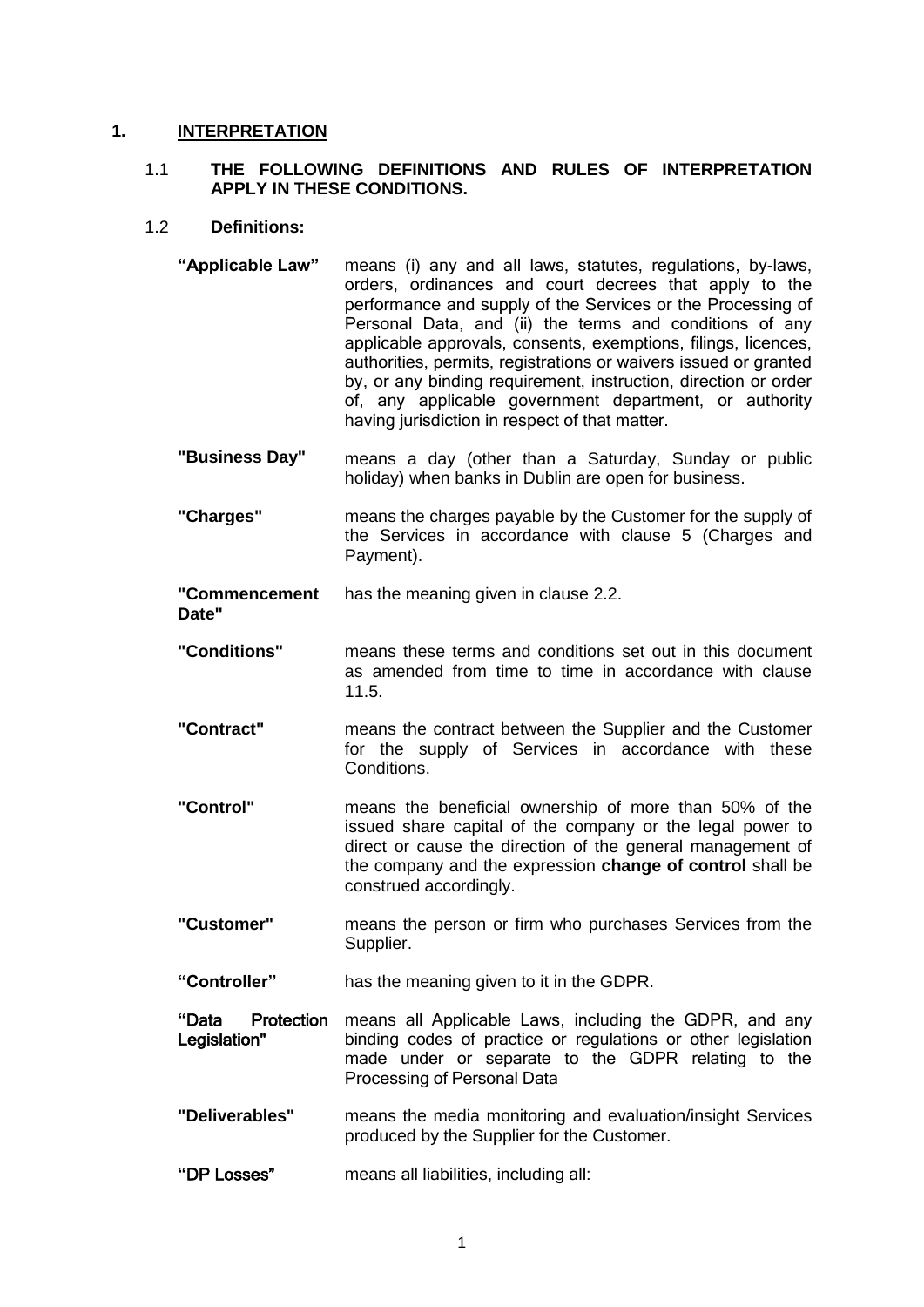|                                          | costs (including legal costs), claims, demands,<br>(a)<br>actions, settlements, ex-gratia<br>payments,<br>charges, procedures, expenses, losses and damages<br>(including relating to material and non-material<br>damage); and                                                                                                                                                                                                                                                                                                                                                                                                                                                                                                                                                                                                                                                                            |
|------------------------------------------|------------------------------------------------------------------------------------------------------------------------------------------------------------------------------------------------------------------------------------------------------------------------------------------------------------------------------------------------------------------------------------------------------------------------------------------------------------------------------------------------------------------------------------------------------------------------------------------------------------------------------------------------------------------------------------------------------------------------------------------------------------------------------------------------------------------------------------------------------------------------------------------------------------|
|                                          | (b)<br>to the extent permitted by Applicable Law:                                                                                                                                                                                                                                                                                                                                                                                                                                                                                                                                                                                                                                                                                                                                                                                                                                                          |
|                                          | (i) administrative fines, penalties, sanctions, liabilities<br>or other remedies imposed by a court or regulatory<br>authority;                                                                                                                                                                                                                                                                                                                                                                                                                                                                                                                                                                                                                                                                                                                                                                            |
|                                          | (ii) compensation to a Data Subject ordered by a<br>court or regulatory authority; and                                                                                                                                                                                                                                                                                                                                                                                                                                                                                                                                                                                                                                                                                                                                                                                                                     |
|                                          | (iii) the costs of compliance with investigations by a<br>regulatory authority.                                                                                                                                                                                                                                                                                                                                                                                                                                                                                                                                                                                                                                                                                                                                                                                                                            |
| "GDPR"                                   | means Regulation (EU) 2016/679 of the European Parliament<br>and of the Council of 27 April 2016 on the protection of<br>natural persons with regard to the Processing of Personal<br>Data and on the free movement of such data as applicable as<br>of 25 May 2018, as may be amended from time to time.                                                                                                                                                                                                                                                                                                                                                                                                                                                                                                                                                                                                  |
| "Intellectual<br><b>Property Rights"</b> | means patents, utility models, rights to inventions, copyright<br>and neighbouring and related rights, moral rights, trade marks<br>and service marks, business names and domain names,<br>rights in get-up and trade dress, goodwill and the right to sue<br>for passing off or unfair competition, rights in designs, rights<br>in computer software, database rights, rights to use, and<br>protect the confidentiality of, confidential information<br>(including know-how and trade secrets), and all other<br>intellectual property rights, in each case whether registered or<br>unregistered and including all applications and rights to apply<br>for and be granted, renewals or extensions of, and rights to<br>claim priority from, such rights and all similar or equivalent<br>rights or forms of protection which subsist or will subsist now<br>or in the future in any part of the world. |
| "Order"                                  | means the Customer's order for Services as set out in the<br>Customer's purchase order form or the Customer's written<br>acceptance of the Supplier's quotation, the Customer's<br>written acceptance of a quotation by the Supplier, or overleaf,<br>as the case may be.                                                                                                                                                                                                                                                                                                                                                                                                                                                                                                                                                                                                                                  |
| "Order<br><b>Confirmation</b><br>Email"  | means the order confirmation email sent by the Supplier to<br>the Customer confirming the Customer's Order.                                                                                                                                                                                                                                                                                                                                                                                                                                                                                                                                                                                                                                                                                                                                                                                                |
| "Personal Data"                          | has the meaning given to it in the GDPR.                                                                                                                                                                                                                                                                                                                                                                                                                                                                                                                                                                                                                                                                                                                                                                                                                                                                   |
| "Processor"                              | has the meaning given to it in the GDPR                                                                                                                                                                                                                                                                                                                                                                                                                                                                                                                                                                                                                                                                                                                                                                                                                                                                    |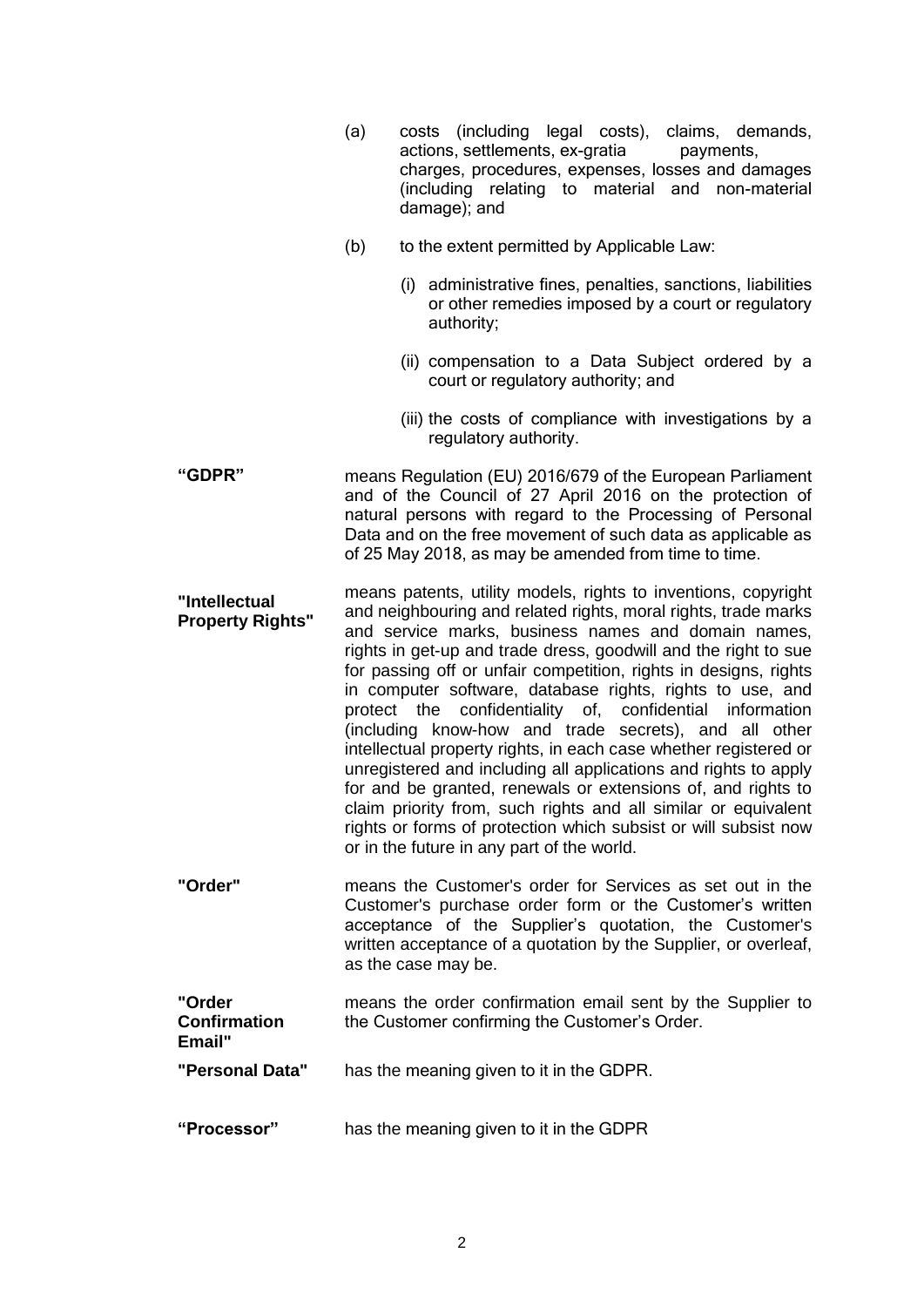- **"Processing"** has the meaning given to it in the GDPR and the expression "process" shall be construed accordingly.
- **"Services"** means the services, including the Deliverables, supplied by the Supplier to the Customer as set out in the Specification.
- **"Specification"** means the description or specification of the Services provided in writing by the Supplier to the Customer.
- "Sub-Processor" means another Processor engaged by the Supplier for carrying out Processing activities in respect of the Personal Data.
- **"Supplier"** means LFMI Media Services Limited t/a Rue Point Media, a company registered in Ireland with company number 607880 whose registered office is at Suite 332, The Capel Building, Mary's Abbey, Dublin 7.

**"Supplier Materials"** has the meaning set out in clause [4.1.7.](#page-4-0)

### 1.3 **INTERPRETATION:**

- 1.4 A reference to a statute or statutory provision is a reference to it as amended or re-enacted. A reference to a statute or statutory provision includes all subordinate legislation made under that statute or statutory provision.
- 1.5 Any words following the terms **including**, **include**, **in particular**, **for example** or any similar expression, shall be construed as illustrative and shall not limit the sense of the words, description, definition, phrase or term preceding those terms.
- 1.6 A reference to **writing** or **written** includes email.

#### **2. BASIS OF CONTRACT**

- 2.1 The Order constitutes an offer by the Customer to purchase Services in accordance with these Conditions.
- <span id="page-3-0"></span>2.2 The Order shall only be deemed to be accepted when the Customer confirms acceptance (by email or in writing) of the Order Confirmation Email to the Supplier.
- 2.3 The Contract shall commence on the date stated on the Order Confirmation Email (the "**Commencement Date**") and continue for the initial term stated in the email and will renew for rolling three (3) month periods unless either party provides written notice to the other party at least 30 days prior to the expiration of the initial term. During the 3 month rolling periods either party can provide written notice to the other party of their intention to end the contract 3 months in the future.
- 2.4 Any samples, descriptive matter or advertising issued by the Supplier, and any descriptions or illustrations contained in the Supplier's catalogues or brochures, are issued or published for the sole purpose of giving an approximate idea of the Services described in them. They shall not form part of the Contract or have any contractual force.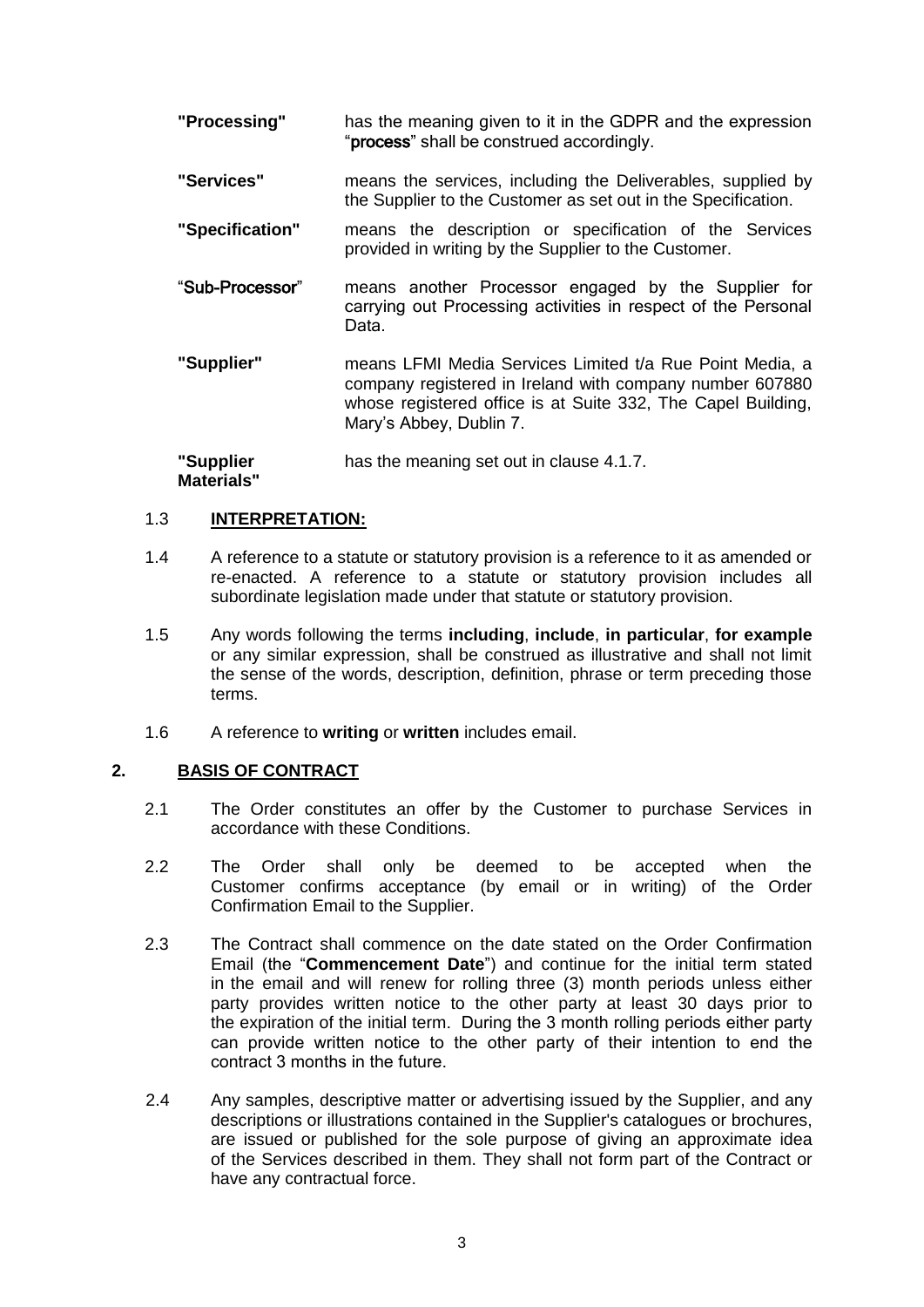- 2.5 These Conditions apply to the Contract to the exclusion of any other terms that the Customer seeks to impose or incorporate, or which are implied by trade, custom, practice or course of dealing.
- 2.6 Any quotation given by the Supplier shall not constitute an offer, and is only valid for a period of 5 Business Days from its date of issue.

#### **3. SUPPLY OF SERVICES**

- 3.1 The Supplier shall supply the Services to the Customer in accordance with the Specification in all material respects.
- 3.2 The Supplier shall use all reasonable endeavours to meet any performance dates and times specified to the Customer, but any such dates and times shall be estimates only and time shall not be of the essence for performance of the Services.
- 3.3 The Supplier reserves the right to amend the Specification if necessary to comply with any applicable law or regulatory requirement, or if the amendment will not materially affect the nature or quality of the Services, and the Supplier shall notify the Customer in any such event.
- 3.4 The Supplier warrants to the Customer that the Services will be provided using reasonable care and skill.

#### **4. CUSTOMER'S OBLIGATIONS**

- <span id="page-4-0"></span>4.1 The Customer shall:
	- 4.1.1 ensure that the terms of the Order and any information it provides in the Specification are complete and accurate;
	- 4.1.2 co-operate with the Supplier in all matters relating to the Services;
	- 4.1.3 provide the Supplier, its employees, agents, consultants and subcontractors, with access to the Customer's premises, office accommodation and other facilities as reasonably required by the Supplier;
	- 4.1.4 provide the Supplier with such information and materials as the Supplier may reasonably require in order to supply the Services, and ensure that such information is complete and accurate in all material respects;
	- 4.1.5 obtain and maintain all necessary licences, permissions and consents which may be required for the Services before the date on which the Services are to start and in particular, to obtain the relevant end user copyright licenses required to access the content sent by the Supplier to the Customer in compliance with any applicable laws;
	- 4.1.6 comply with all applicable laws;
	- 4.1.7 keep all materials, equipment, documents and other property of the Supplier ("**Supplier Materials**") at the Customer's premises in safe custody at its own risk, maintain the Supplier Materials in good condition until returned to the Supplier, and not dispose of or use the Supplier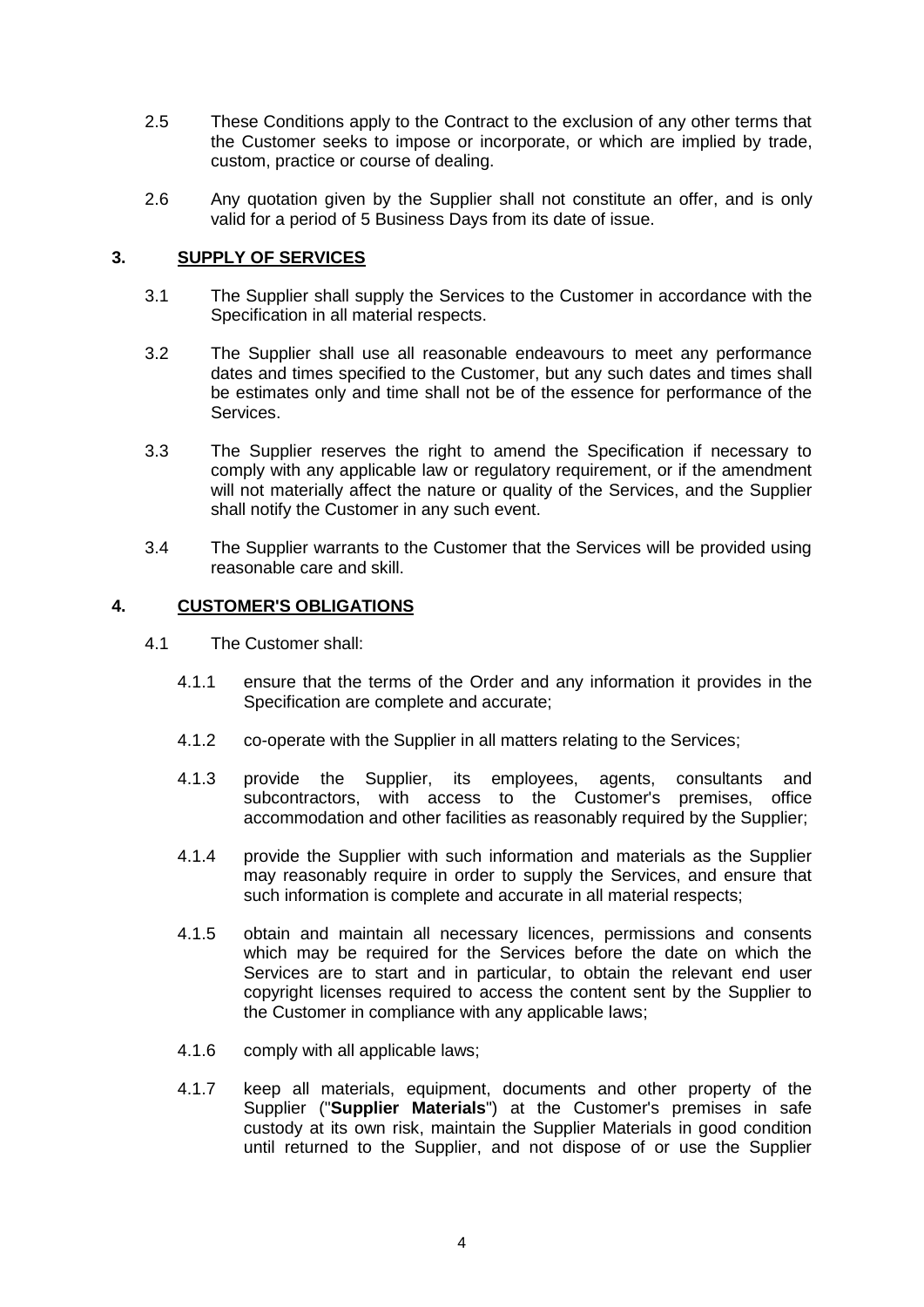Materials other than in accordance with the Supplier's written instructions or authorisation;

- 4.1.8 comply with any additional obligations as set out in the Specification.
- <span id="page-5-1"></span>4.2 If the Supplier's performance of any of its obligations under the Contract is prevented or delayed by any act or omission by the Customer or failure by the Customer to perform any relevant obligation ("**Customer Default**"):
	- 4.2.1 without limiting or affecting any other right or remedy available to it, the Supplier shall have the right to suspend performance of the Services until the Customer remedies the Customer Default, and to rely on the Customer Default to relieve it from the performance of any of its obligations in each case to the extent the Customer Default prevents or delays the Supplier's performance of any of its obligations;
	- 4.2.2 the Supplier shall not be liable for any costs or losses sustained or incurred by the Customer arising directly or indirectly from the Supplier's failure or delay to perform any of its obligations as set out in this clause [4.2;](#page-5-1) and
	- 4.2.3 the Customer shall reimburse the Supplier on written demand for any costs or losses sustained or incurred by the Supplier arising directly or indirectly from the Customer Default.

#### <span id="page-5-0"></span>**5. CHARGES AND PAYMENT**

- 5.1 The Charges for the Services shall be calculated based on estimated Customer volumes and shall be set out in the Order Confirmation Email. The Customer shall be deemed to accept the Charges upon Customer acceptance of the Order Confirmation Email.
- 5.2 The Supplier reserves the right to increase the Charges on an annual basis with effect from each anniversary of the Commencement Date in line with the percentage increase in the Retail Prices Index in the preceding 12 month period and the first such increase shall take effect on the first anniversary of the Commencement Date and shall be the latest available figure for the percentage increase in the Retail Prices Index. In addition to the above, the Supplier reserves the right to increase the Charges based on actual volumes of content received by the Customer when such Customer volumes are materially more than the estimates provided for in the Order Confirmation Email. Such reviews may be carried out by the Supplier after every three month period of the Contract.
- 5.3 The Supplier shall invoice the Customer on a monthly basis as per the Charges set out in the Order Confirmation Email.
- 5.4 The Customer shall pay each invoice submitted by the Supplier:
	- 5.4.1 within 30 days of the date of the invoice; and
	- 5.4.2 in full and in cleared funds to a bank account nominated in writing by the Supplier, and

time for payment shall be of the essence of the Contract.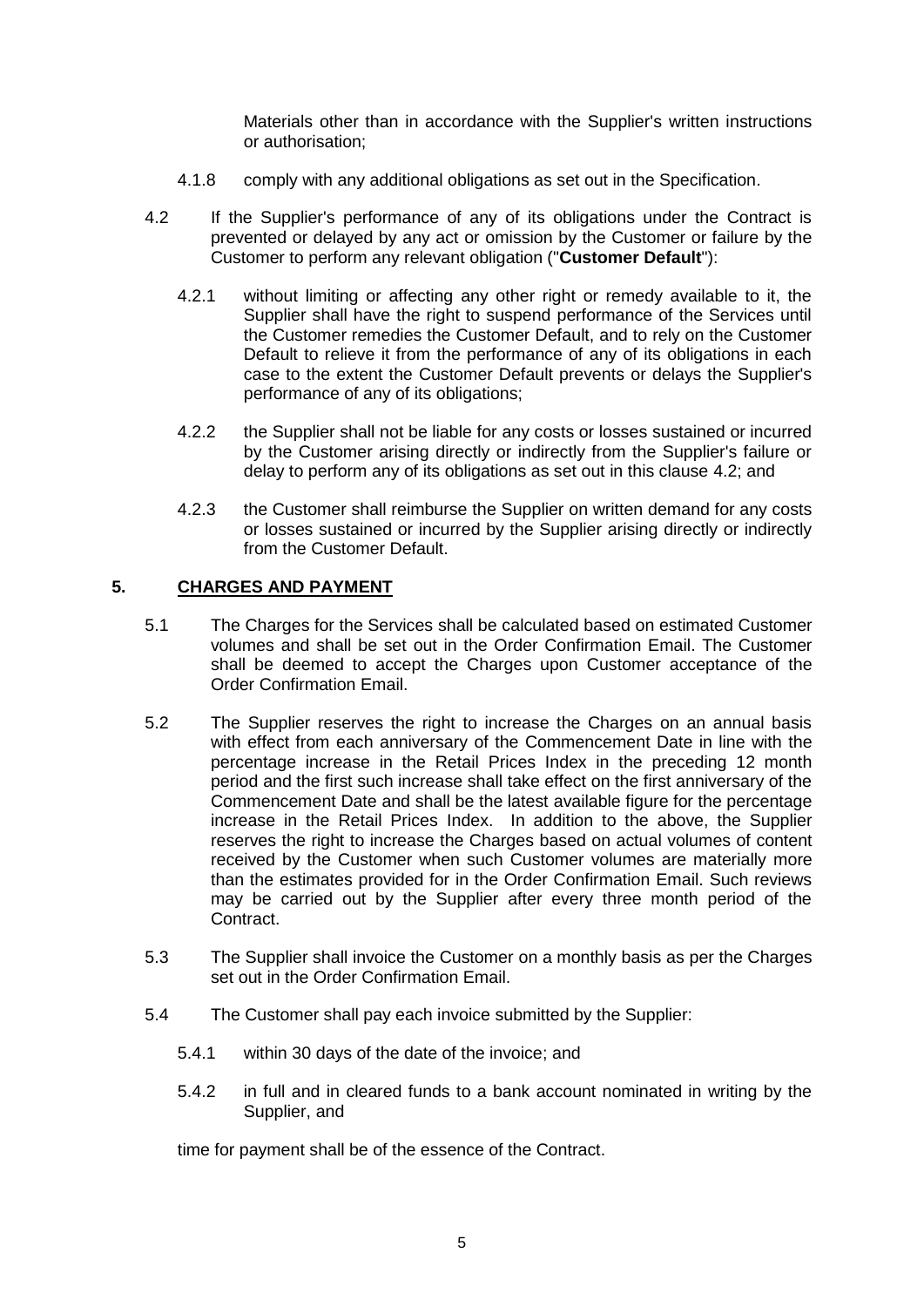- 5.5 All amounts payable by the Customer under the Contract are exclusive of amounts in respect of value added tax chargeable from time to time ("**VAT**"). Where any taxable supply for VAT purposes is made under the Contract by the Supplier to the Customer, the Customer shall, on receipt of a valid VAT invoice from the Supplier, pay to the Supplier such additional amounts in respect of VAT as are chargeable on the supply of the Services at the same time as payment is due for the supply of the Services.
- <span id="page-6-0"></span>5.6 If the Customer fails to make a payment due to the Supplier under the Contract by the due date, then, without limiting the Supplier's remedies under clause [9,](#page-9-0) the Customer shall pay interest on the overdue sum from the due date until payment of the overdue sum, whether before or after judgment. Interest under this clause [5.6](#page-6-0) will accrue each day at 4% per annum above Bank of Ireland's base rate from time to time but at 4% a year for any period when that base rate is below 0%.
- 5.7 All amounts due under the Contract shall be paid in full without any set-off, counterclaim, deduction or withholding (other than any deduction or withholding of tax as required by law).
- 5.8 Clause 5.2 above relates to Services which are provided by the Supplier for fixed Charges only. In the instance that the Supplier provides certain Services to the Customer which will be provided for variable charges, such variable charges will be as agreed between the parties and as set out in the Order Confirmation Email. The Supplier reserves the right to increase such variable charges as described in this clause on an annual basis with effect from each anniversary of the Commencement Date in line with the percentage increase in the Retail Prices Index in the preceding 12 month period and the first such increase shall take effect on the first anniversary of the Commencement Date and shall be the latest available figure for the percentage increase in the Retail Prices Index.
- 5.9 Where monthly service fees are charged as part of variable agreements, the full monthly service fee will be charged if the service is received for any part of the month. Pro-rate calculations will not apply to monthly service fees

#### **6. INTELLECTUAL PROPERTY RIGHTS**

- 6.1 All Intellectual Property Rights in or arising out of or in connection with the Services (other than Intellectual Property Rights in any materials provided by the Customer) shall be owned by the Supplier.
- 6.2 The Supplier grants to the Customer, or shall procure the direct grant to the Customer of, a fully paid-up, worldwide, non-exclusive, royalty-free licence during the term of the Contract to use the Deliverables (excluding materials provided by the Customer) for the purpose of receiving and using the Services and the Deliverables in its business. This clause 6.2 shall be subject to any third-party intellectual property rights that the Supplier and Customer are obliged to comply with.
- 6.3 The Customer shall not sub-license, assign or otherwise transfer the rights granted in clause 6.2.
- 6.4 The Customer grants the Supplier a fully paid-up, non-exclusive, royalty-free, non-transferable licence to copy and modify any materials provided by the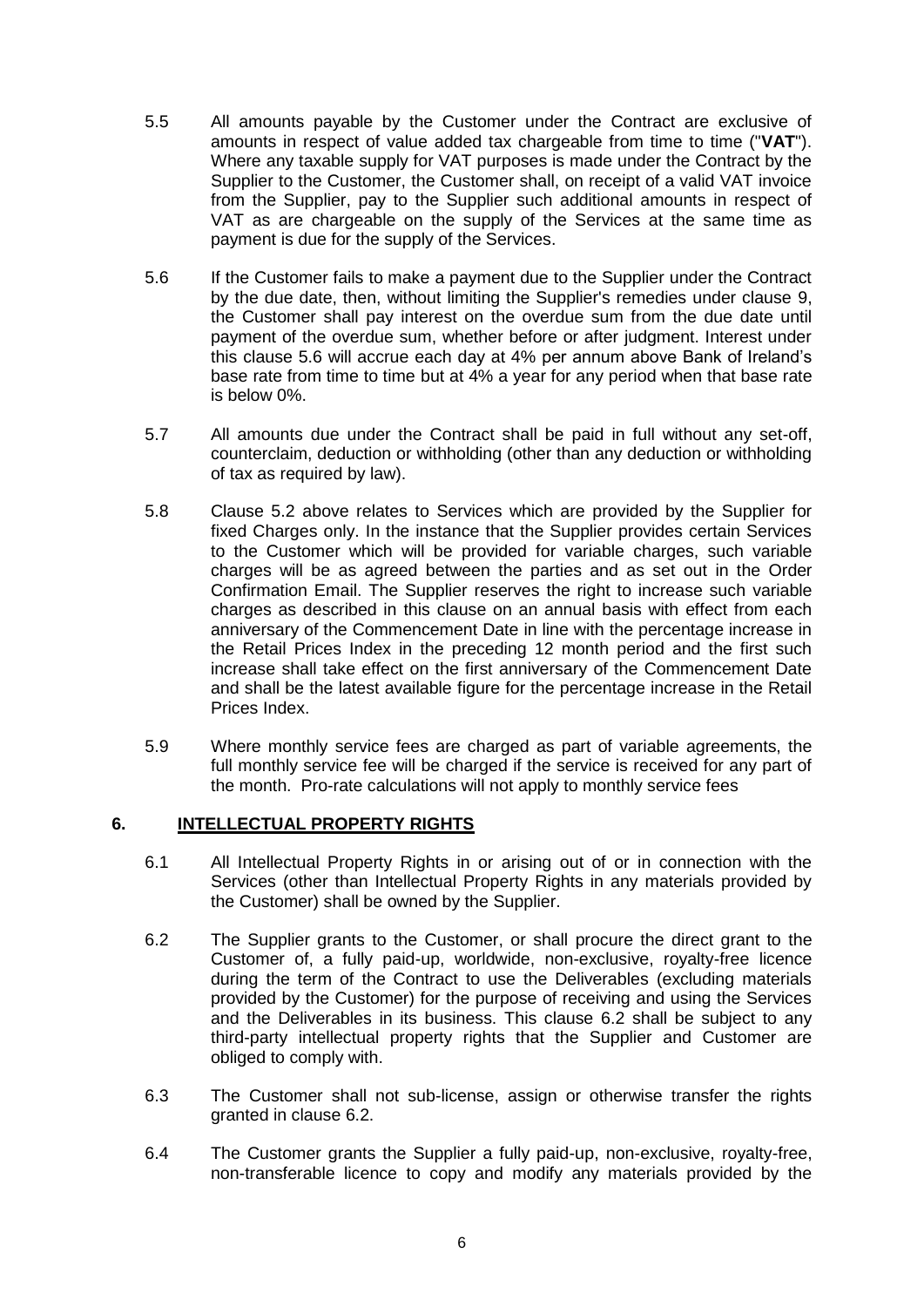Customer to the Supplier for the term of the Contract for the purpose of providing the Services to the Customer.

#### **7. DATA PROTECTION AND DATA PROCESSING**

- 7.1 Each party agrees to comply with, and process all Personal Data, in accordance with Data Protection Legislation.
- 7.2 To the extent that either party is deemed a Processor or Controller for the purpose of the GDPR, each party confirms it is aware of all applicable obligations under the GDPR and have in place mechanisms to ensure adherence to the relevant provisions of the GDPR.
- 7.3 In respect of all Processing of Personal Data from the Customer carried out pursuant to the Contract, the parties agree that the Customer is the Controller and that the Supplier is the Processor.
- 7.4 The Supplier shall process the Personal Data only in accordance with the Contract and Customer's instructions from time to time and shall not process the Personal Data for any purposes other than those authorised by the Customer ("**Processing Instructions**").
- 7.5 The Supplier shall:
	- 7.5.1 contact the Customer as soon as reasonably practicable if it is ever unsure as to the parameters of any Processing Instructions;
	- 7.5.2 unless prohibited by Applicable Law, notify the Customer if it is aware that Applicable Law requires it to process the Personal Data from the Customer other than in accordance with Processing Instructions;
	- 7.5.3 notify the Customer if, in its opinion, the processing of Personal Data from the Customer in accordance with Processing Instructions infringes Data Protection Legislation;
	- 7.5.4 ensure that its personnel receive adequate training on compliance with Data Protection Legislation;
	- 7.5.5 shall not permit any Sub-Processor to process Personal Data of the Customer without the Customer's prior approval (not to be unreasonably withheld, conditioned or delayed).
- 7.6 The Supplier warrants that, having regard to the state of technological development, the costs of implementation and the nature, scope, context and purposes of processing as well as the risk of varying likelihood and severity for the rights and freedoms of natural persons, it shall implement appropriate technical and organisational measures to ensure a level of security appropriate to the risk to the security of the Personal Data.
- 7.7 The Customer warrants and represents that:
	- 7.7.1 the processing of Personal Data by the Customer will be carried out in accordance with Data Protection Legislation;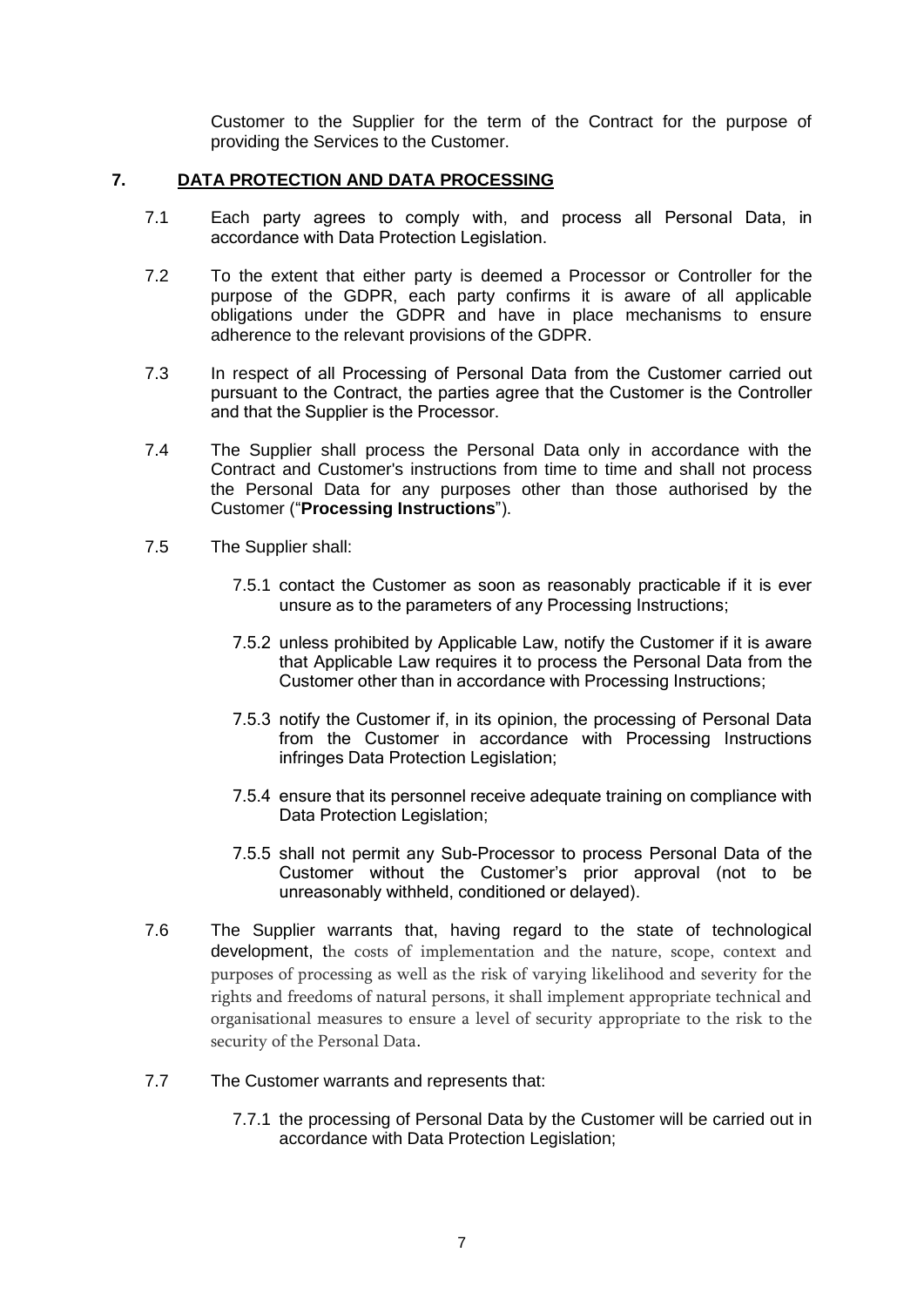- 7.7.2 the Supplier is entitled to process Personal Data from the Customer pursuant to the Contract for the purpose of providing the Services and such use will comply with Data Protection Legislation;
- 7.7.3 all Personal Data provided by the Customer to the Supplier is necessary, accurate and up-to-date;
- 7.7.4 all Processing Instructions shall at all times be in accordance with Data Protection Legislation; and
- 7.7.5 it is satisfied that:
	- (a) the Supplier's processing operations are suitable for the purposes for which the Customer proposes to use the Services and engage the Supplier to process the Personal Data; and
	- (b) the Supplier has sufficient expertise, reliability and resources to implement technical and organisational measures that meet the requirements of Data Protection Legislation.
- 7.8 The Supplier shall without undue delay, notify the Customer if it receives a request from or on behalf of a data subject of Personal Data, received from the Customer, to exercise any of the rights given to data subjects by Data Protection Legislation.
- 7.9 The Supplier shall (at the Customer's expense) provide such further information and assistance as the Customer reasonably requires in handling and responding to such notifications in accordance with its obligations under Data Protection Legislation.
- 7.10 The Customer shall indemnify and keep indemnified the Supplier in respect of all DP Losses suffered or incurred by, awarded against or agreed to be paid by, the Supplier and any Sub-Processor arising from or in connection with any:
	- 7.10.1non-compliance by the Customer with Data Protection Legislation;
	- 7.10.2processing carried out by Supplier or any Sub-Processor pursuant to any Processing Instruction that infringes Data Protection Legislation; or
	- 7.10.3breach by the Customer of any of its obligations under this Contract.

#### <span id="page-8-1"></span><span id="page-8-0"></span>**8. LIMITATION OF LIABILITY**

- 8.1 Nothing in the Contract shall limit or exclude the Supplier's liability for:
	- 8.1.1 death or personal injury caused by its negligence, or the negligence of its employees, agents or subcontractors;
	- 8.1.2 fraud or fraudulent misrepresentation; or
	- 8.1.3 any matter in respect of which it would be unlawful for the Supplier to exclude or restrict liability.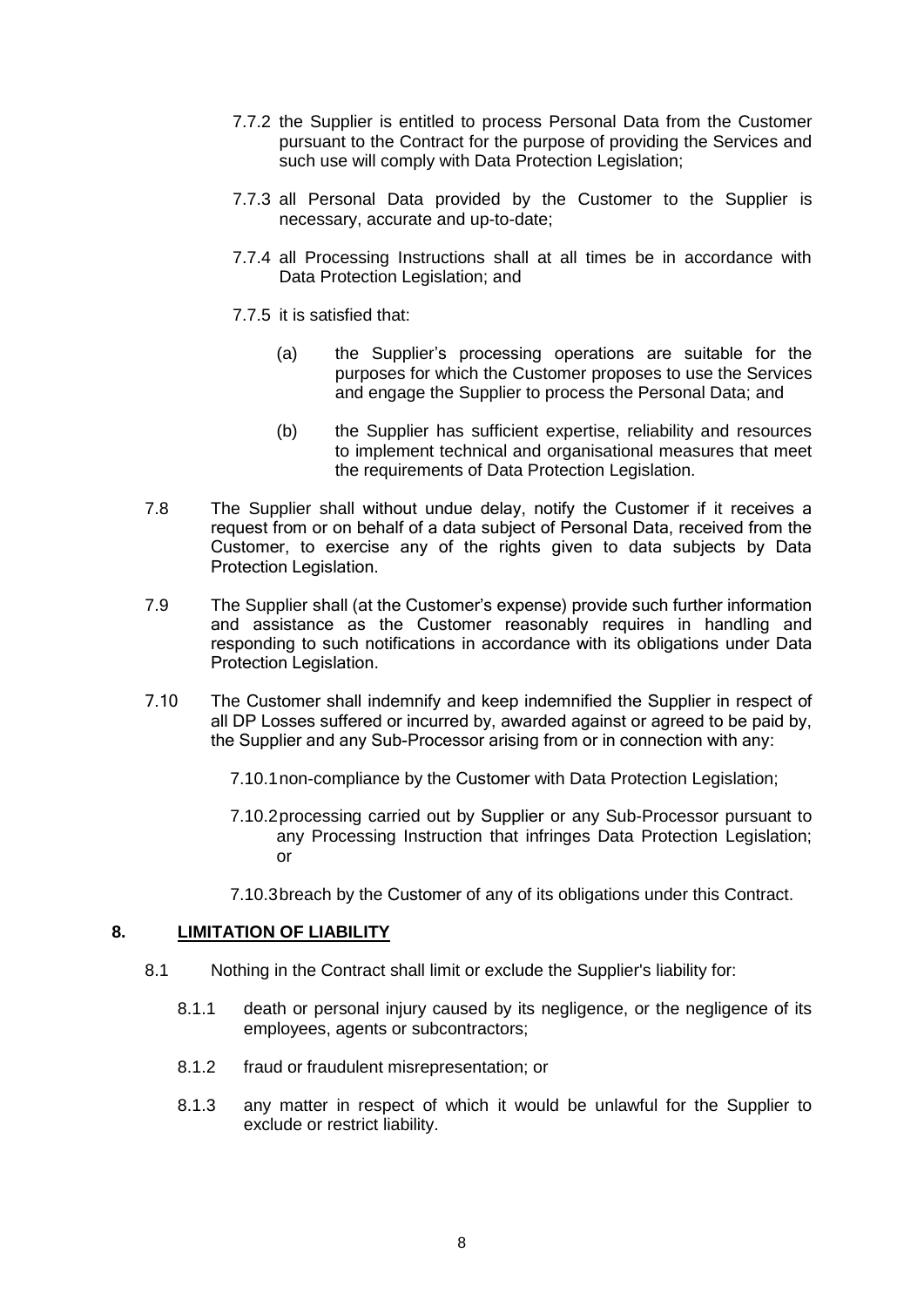- 8.2 Subject to clause [8.1,](#page-8-0) the Supplier shall not be liable to the Customer, whether in contract, tort (including negligence), for breach of statutory duty, or otherwise, arising under or in connection with the Contract for:
	- 8.2.1 loss of profits;
	- 8.2.2 loss of sales or business;
	- 8.2.3 loss of agreements or contracts;
	- 8.2.4 loss of anticipated savings;
	- 8.2.5 loss of use or corruption of software, data or information;
	- 8.2.6 loss of or damage to goodwill; and
	- 8.2.7 any indirect or consequential loss.
- 8.3 Subject to clause [8.1,](#page-8-0) the Supplier's total liability to the Customer, whether in contract, tort (including negligence), breach of statutory duty, or otherwise, arising under or in connection with the Contract shall be limited to one hundred per cent (100%) of the average annual Charges (calculated by reference to the Charges in successive 12-month periods from the Services Start Date) paid by the Customer under the Contract.
- 8.4 The implied terms as stated within the Sale of Goods and Supply of Services Act, 1980 are, to the fullest extent permitted by law, excluded from the Contract.
- 8.5 This clause [8](#page-8-1) shall survive termination of the Contract.

#### <span id="page-9-0"></span>**9. TERMINATION**

- 9.1 Without affecting any other right or remedy available to it, either party may terminate the Contract with immediate effect by giving written notice to the other party if:
	- 9.1.1 the other party commits a material breach of any term of the Contract and (if such a breach is remediable) fails to remedy that breach within 30 days of that party being notified in writing to do so;
	- 9.1.2 the other party takes any step or action in connection with its entering into examinership, provisional liquidation, liquidation or any composition or arrangement with its creditors (other than in relation to a solvent restructuring), being wound up (whether voluntarily or by order of the court, unless for the purpose of a solvent restructuring), having a receiver appointed to any of its assets or ceasing to carry on business or, if the step or action is taken in another jurisdiction, in connection with any analogous procedure in the relevant jurisdiction;
	- 9.1.3 the other party suspends, or threatens to suspend, or ceases or threatens to cease to carry on all or a substantial part of its business; or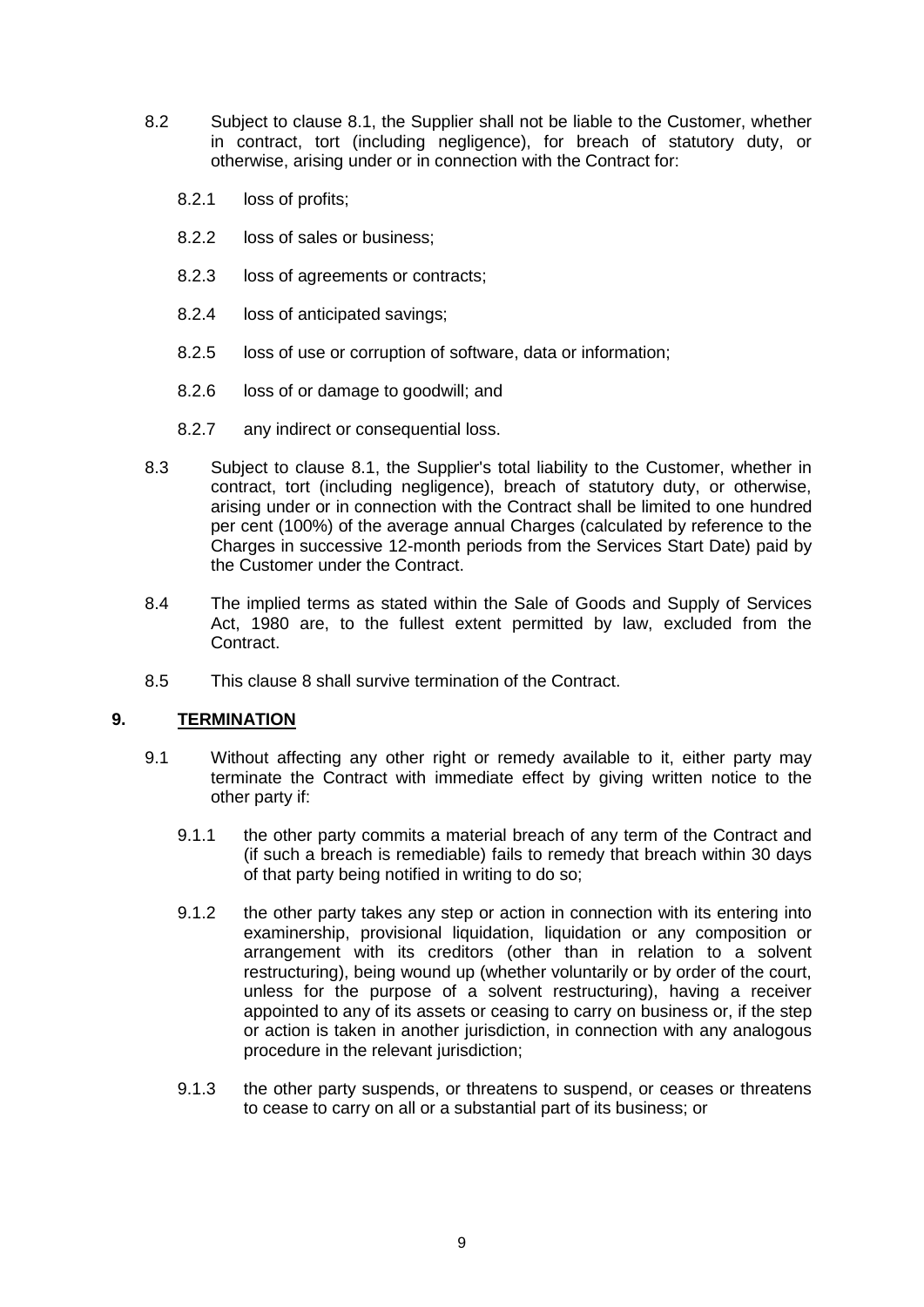- 9.1.4 the other party's financial position deteriorates to such an extent that in the terminating party's opinion the other party's capability to adequately fulfil its obligations under the Contract has been placed in jeopardy.
- 9.2 Without affecting any other right or remedy available to it, the Supplier may terminate the Contract with immediate effect by giving written notice to the Customer if:
	- 9.2.1 the Customer fails to pay any amount due under the Contract on the due date for payment; or
	- 9.2.2 there is a change of Control of the Customer.
- 9.3 Without affecting any other right or remedy available to it, the Supplier may suspend the supply of Services under the Contract or any other contract between the Customer and the Supplier if the Customer fails to pay any amount due under the Contract on the due date for payment, the Customer becomes subject to any of the events listed in clause 9.1.2 to clause 9.1.4, or the Supplier reasonably believes that the Customer is about to become subject to any of them.

#### **10. CONSEQUENCES OF TERMINATION**

- 10.1 On termination of the Contract:
	- 10.1.1 the Customer shall immediately pay to the Supplier all of the Supplier's outstanding unpaid invoices and interest and, in respect of Services supplied but for which no invoice has been submitted, the Supplier shall submit an invoice, which shall be payable by the Customer immediately on receipt;
	- 10.1.2 the Customer shall return all of the Supplier Materials and any Deliverables which have not been fully paid for. If the Customer fails to do so, then the Supplier may enter the Customer's premises and take possession of them. Until they have been returned, the Customer shall be solely responsible for their safe keeping and will not use them for any purpose not connected with the Contract.
- 10.2 Termination or expiry of the Contract shall not affect any rights, remedies, obligations or liabilities of the parties that have accrued up to the date of termination or expiry, including the right to claim damages in respect of any breach of the Contract which existed at or before the date of termination.
- 10.3 Any provision of the Contract that expressly or by implication is intended to come into or continue in force on or after termination or expiry of the Contract shall remain in full force and effect.

#### **11. GENERAL**

11.1 **Force majeure.** Neither party shall be in breach of the Contract nor liable for delay in performing, or failure to perform, any of its obligations under the Contract if such delay or failure result from events, circumstances or causes beyond its reasonable control.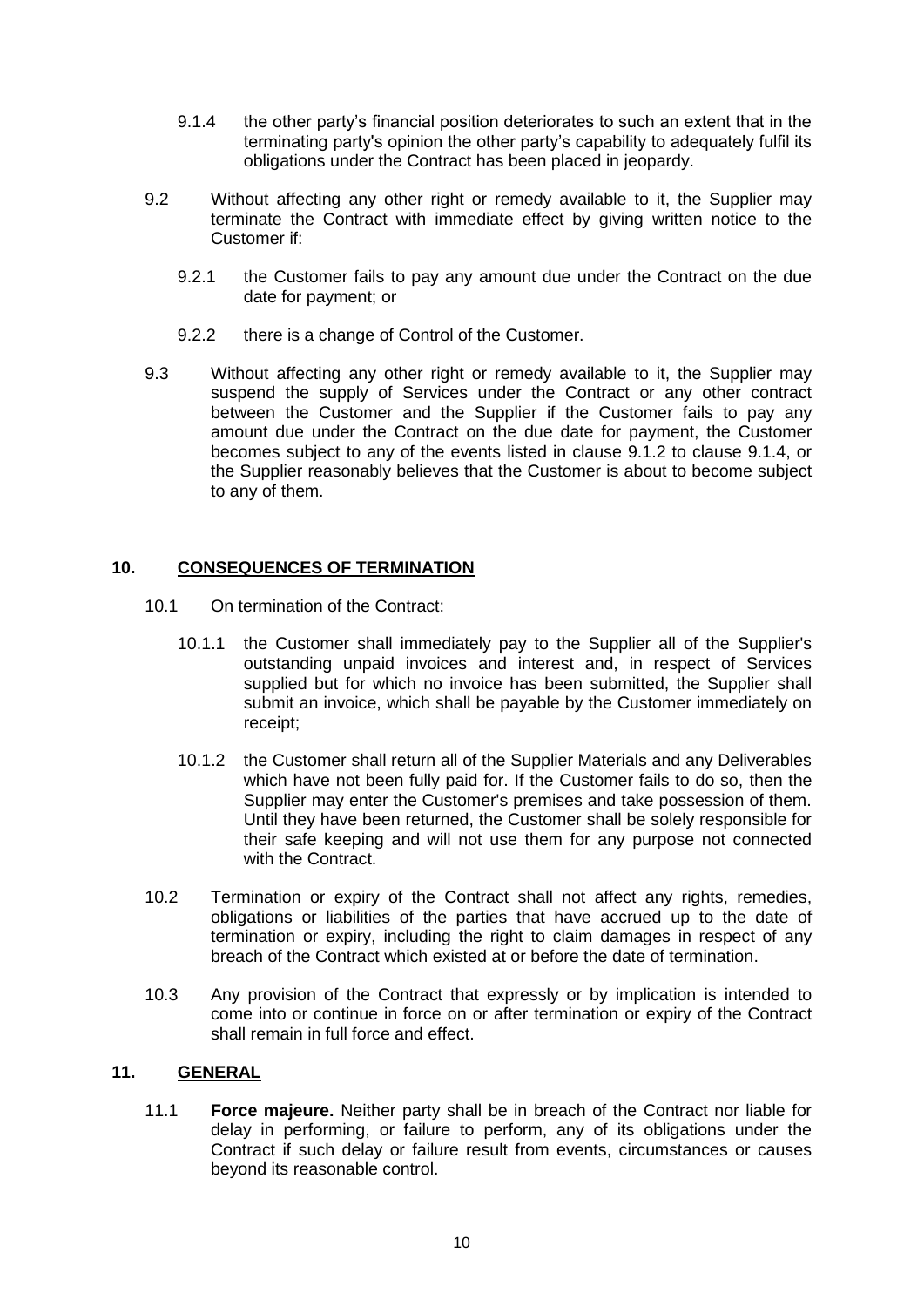#### 11.2 **Assignment and other dealings.**

- 11.2.1 The Supplier may at any time assign, mortgage, charge, subcontract, delegate, declare a trust over or deal in any other manner with any or all of its rights and obligations under the Contract.
- 11.2.2 The Customer shall not assign, transfer, mortgage, charge, subcontract, declare a trust over or deal in any other manner with any of its rights and obligations under the Contract without the prior written consent of the Supplier.

#### <span id="page-11-2"></span>11.3 **Confidentiality.**

- 11.3.1 Each party undertakes that it shall not at any time disclose to any person any confidential information concerning the business, affairs, customers, clients or suppliers of the other party, except as permitted by clause [11.3.2.](#page-11-1)
- <span id="page-11-1"></span>11.3.2 Each party may disclose the other party's confidential information:
	- (a) to its employees, officers, representatives, subcontractors or advisers who need to know such information for the purposes of carrying out the party's obligations under the Contract. Each party shall ensure that its employees, officers, representatives, subcontractors or advisers to whom it discloses the other party's confidential information comply with this clause [11.3;](#page-11-2) and
	- (b) as may be required by law, a court of competent jurisdiction or any governmental or regulatory authority.
- 11.3.3 Neither party shall use the other party's confidential information for any purpose other than to perform its obligations under the Contract.

#### 11.4 **Entire agreement.**

- 11.4.1 The Contract constitutes the entire agreement between the parties and supersedes and extinguishes all previous agreements, promises, assurances, warranties, representations and understandings between them, whether written or oral, relating to its subject matter.
- 11.4.2 Each party acknowledges that in entering into the Contract it does not rely on, and shall have no remedies in respect of any statement, representation, assurance or warranty (whether made innocently or negligently) that is not set out in the Contract. Each party agrees that it shall have no claim for innocent or negligent misrepresentation or negligent misstatement based on any statement in the Contract.
- 11.4.3 Nothing in this clause shall limit or exclude any liability for fraud.
- <span id="page-11-0"></span>11.5 **Variation.** Except as set out in these Conditions, no variation of the Contract shall be effective unless it is in writing and signed by the parties (or their authorised representatives).
- 11.6 **Waiver**. A waiver of any right or remedy under the Contract or by law is only effective if given in writing and shall not be deemed a waiver of any subsequent breach or default. A failure or delay by a party to exercise any right or remedy